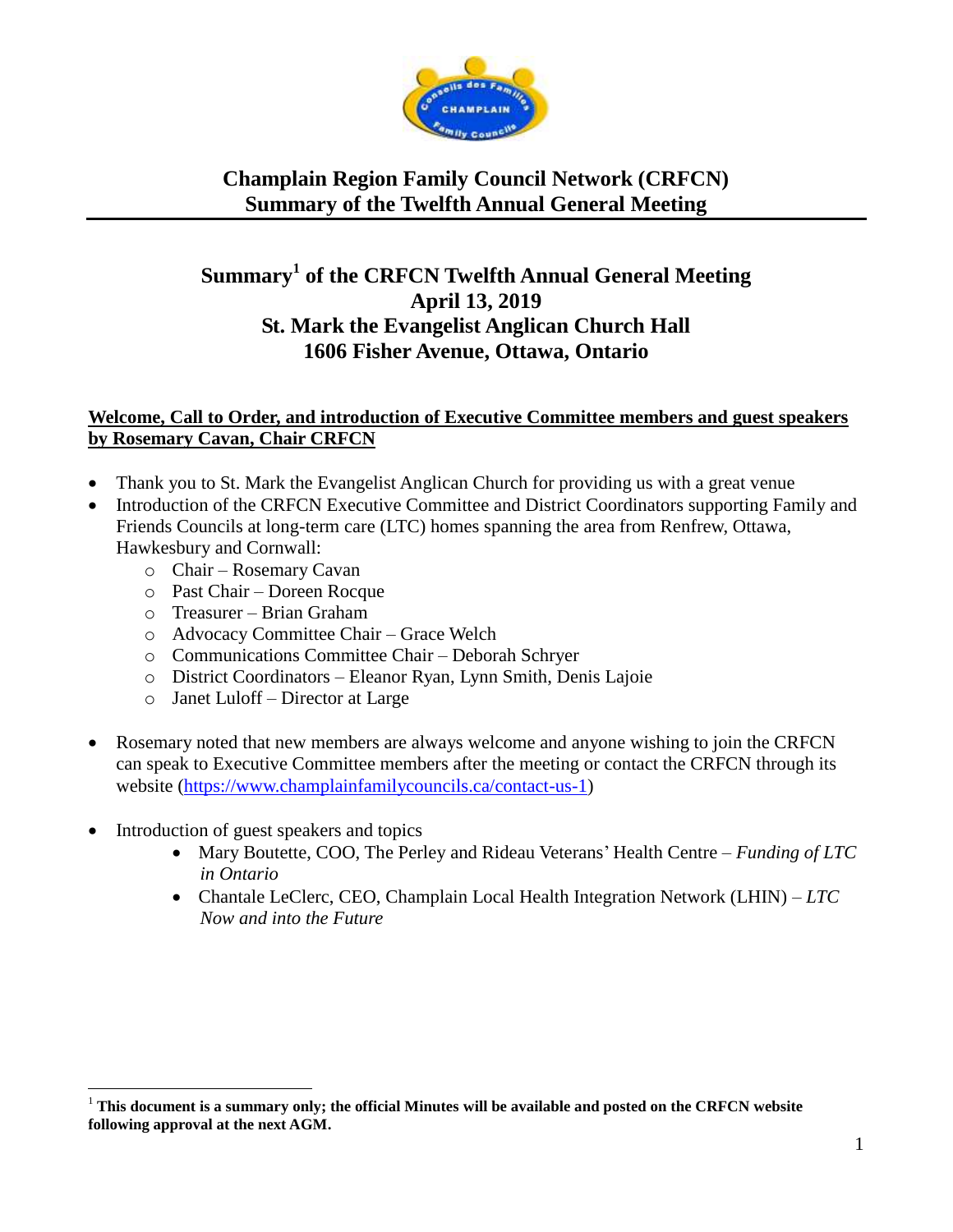

### **Annual Reports:**

- Annual reports were heard from the Chair, Treasurer, Advocacy Committee, Communications Committee and District Coordinators
- Annual reports generated discussion on a number of issues including the need for a human resources strategy for the current personal support worker (PSW) shortage, reduction of short-term respite beds in some LTC homes, courses for LTC Administrators, enhancing LTC Administrator awareness of family/friends councils, among other topics.
- Available reports can be found on the CRFCN website under Supporting Family Councils/Educational Events/2019 Annual General Meeting [\(https://www.champlainfamilycouncils.ca/educational-events-1\)](https://www.champlainfamilycouncils.ca/educational-events-1).

#### **Report from the Chair of the Nominating Committee and Election of Executive Committee members – Doreen Rocque**

- The tenure of Executive Committee member positions and the nomination and election process in accordance with the CRFCN By-Laws was outlined for participants
- District Coordinator Denis Lajoie's departure from the Network was announced. His many years of contribution to the CRFCN and dedicated support of Family and Friends Councils in his two districts of Ottawa East and Hawesbury was recognized and applauded
- All remaining Executive Committee members were either confirmed as continuing their tenure or re-elected
- Marilyn Colton's nomination as an Executive Committee member was announced and she was elected as a new member of the CRFCN Executive Committee in the position of Director At Large. Marilyn is Chair of The Grove LTC home's (Arnprior) Family Council and has considerable LTC and health care experience. Her willingness to participate in the CRFCN was welcomed and appreciated

### **AGM Closing Remarks – Rosemary Cavan**

• The business portion of the AGM was concluded. All participants were thanked for their attendance and involvement in the Executive Committee election.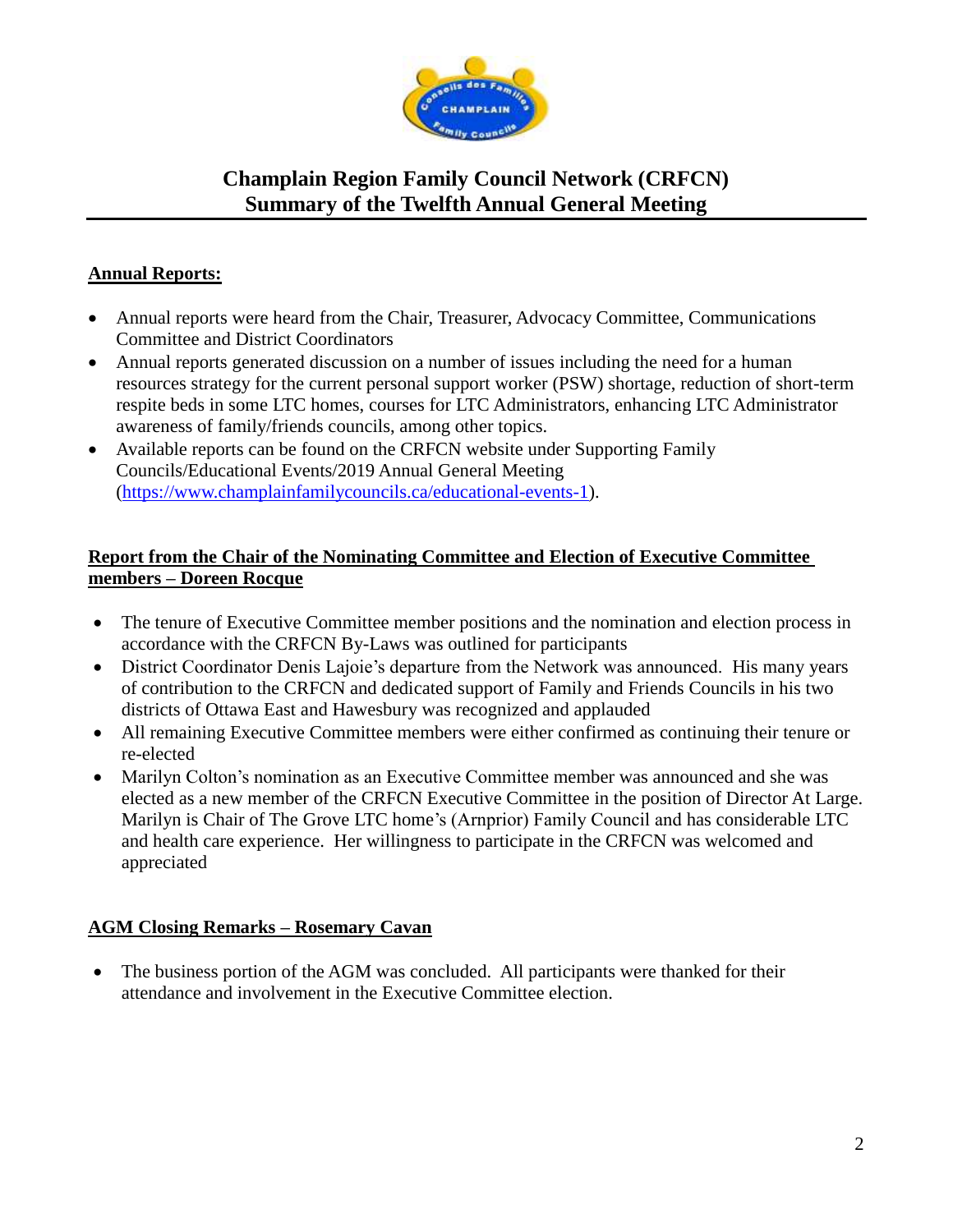

#### **Presentation – Mary Boutette, COO, the Perley and Rideau Veterans' Health Centre –** *Funding of LTC in Ontario*

 Mary Boutette offered an excellent overview of how LTC homes in Ontario are funded. Her presentation is available on the CRFCN website at <https://www.champlainfamilycouncils.ca/educational-events-1>

### **Presentation – Chantale LeClerc, CEO, Champlain LHIN –** *LTC Now and into the Future*

• Chantale LeClerc's presentation covered, among other things, the recent Ontario Budget and how it foreshadowed the provincial government's intention for LTC homes, Bill 74 and creation of a central agency – the Ontario Health Agency, objective of ending "hallway medicine", confirmation of new LTC beds promised earlier, redevelopment of older LTC homes and how LTC factors into the transition to the new health structure and establishment of Ontario Health Teams. Highlights are provided in Annex A.

#### **Wrap-up & closing remarks – Rosemary Cavan**

- Rosemary Cavan thanked the speakers and attendees, expressing hope that the AGM provided valuable information and supported networking and knowledge building.
- The next event will be the CRFCN's Fall Conference, and participants were invited to inform the CRFCN of topics of interest to them for future conference and AGM planning.
- Participants were asked to complete the evaluation forms that were made available.

# **CHAMPLAIN REGION FAMILY COUNCIL NETWORK (CRFCN)**

# **Visit us at our website at:<https://www.champlainfamilycouncils.ca/>**

**Join us on Facebook:<https://facebook.com/CRFCN/>**

**Send us an email at: [crfcnottawa@gmail.com](mailto:crfcnottawa@gmail.com)**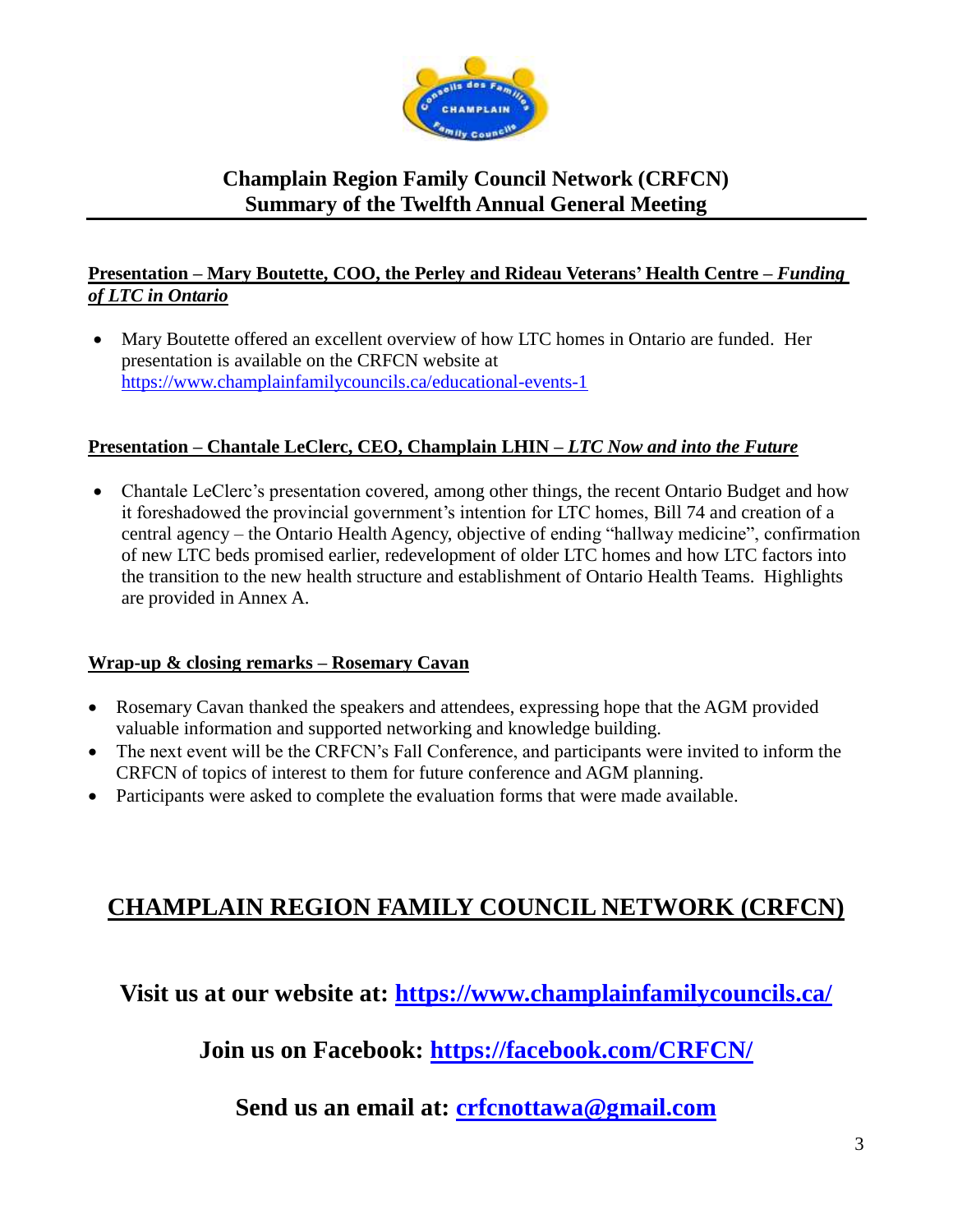

### **Annex A Highlights of the presentation by Chantale LeClerc** *(not inclusive of all commentary, questions and answers)*

- Chantale LeClerc recognized the valuable work done by the CRFCN. Feels the Champlain LHIN has been kept well informed of Network activities. Activism and engagement are important to healthcare in the Region
- Items in the recent Ontario Budget foreshadow the Government's intentions for LTC homes
- Budget created a centralized procurement agency under Ontario Health. LTC homes could benefit from larger scale central purchasing
- \$267M allocated for home community care services these services seem to reflect the services currently provided by LHINs and Community Health Services – could include Dementia Strategy
- \$384M for hospital services
- \$17B over 10 years for hospital infrastructure
- The province is encouraging co-operation for transitional care between hospitals, care at home and LTC homes
- Measures all designed to end "hallway medicine"; one solution seen as being found in community convalescent care
- 15,000 new LTC beds over 5 years were re-confirmed. LTC older homes being upgraded over 5 years. 721 beds from the first wave of 7,100 recently announced will be assigned to the Champlain region.
- The intention is to assign the remaining new beds to the neediest areas of the Province. Champlain has higher rates of LTC beds per population than other parts of the province; therefore, it is unclear whether Champlain would receive additional beds.
- Changes are being proposed in the way surplus public buildings will be evaluated for possible conversion to LTC homes
- New money is allocated for mental health and addiction services
- Pharmacy fees are waived for LTC residents
- Free dental coverage for seniors could apply to LTC residents
- Cross government strategies are being proposed to improve the lives of seniors this has been done in Champlain region
- The budget gives insight into the government's priorities for health care. These include home care, ending hallway medicine, mental health and addictions.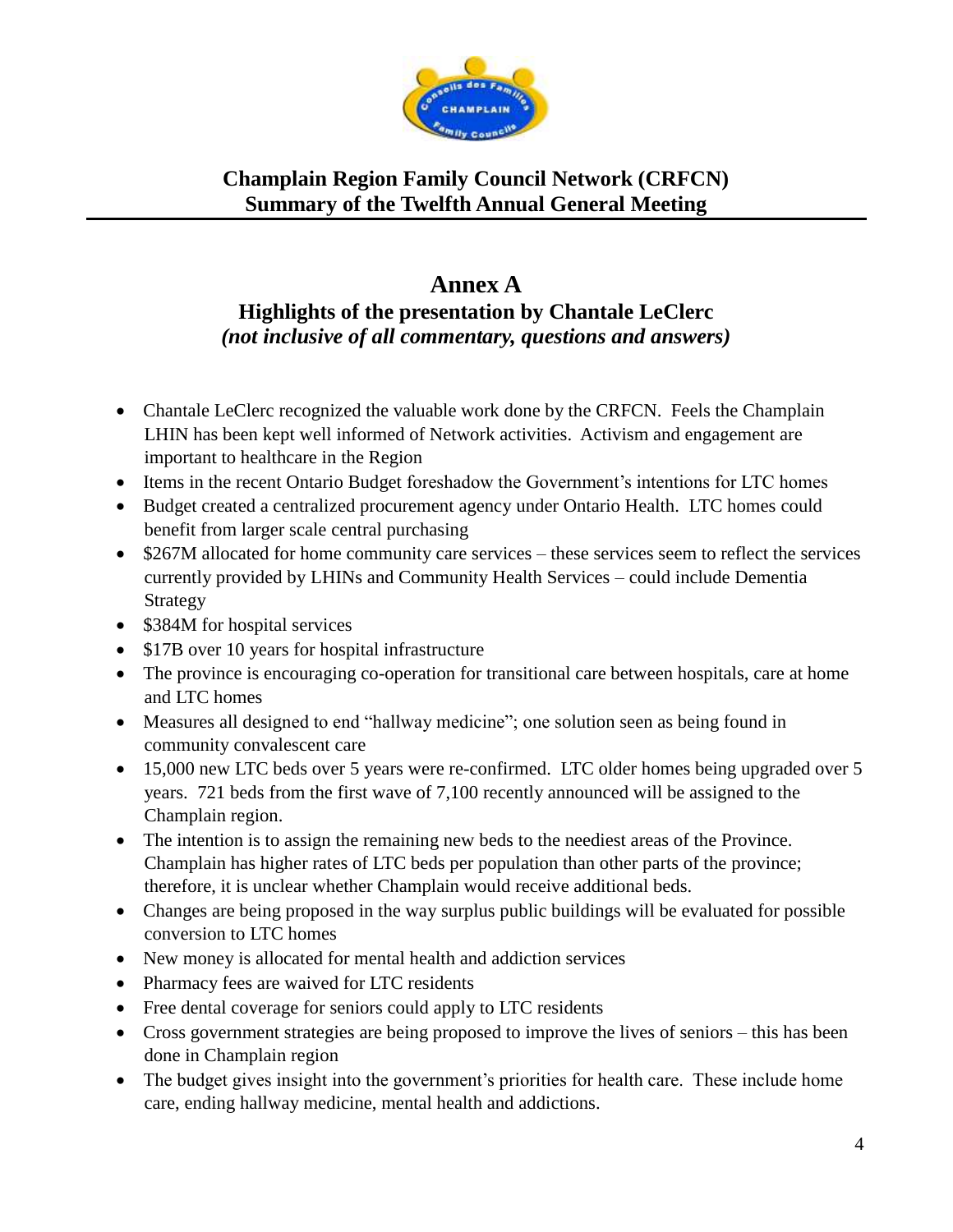

#### **ANNEX A cont.**

- Following the June election, Helen Angus, Deputy Minister of MOHLTC restructured the Ministry.
- No evidence of the promising strategies that were identified under the previous government, e.g., addressing PSW shortages through tax credits, hiring campaigns
- Bill 74 was introduced February 26 and Committee hearings were held over to 2 days (April 2 & 3); there were representations from 30 groups although it has been reported that there were over 1500 requests for appearances. Third Reading and passage of Bill is to occur before end of April.
- The Bill creates a central agency, Ontario Health, replacing 6 provincial health organizations and the 14 LHINs.
- 12 of the 15 members of the Board of Ontario Health have now been appointed and the members of the LHIN Boards have had their appointments revoked. No Board member has been appointed from Champlain region.
- Instantly the Board of Ontario Health assumed the role of each LHIN Board. Meetings with LHINs have been held as a group and by teleconference. Board meetings of Ontario Health are not open to the public.
- Ontario Health will become a Crown Corporation once Bill 74 is proclaimed into law. It is not known at this time what the employment status of the 850 employees of the Champlain LHIN will be.
- Bill 74 contemplates formation of 30 to 50 Ontario Health Teams from across the Province. A call for proposals has gone out and submissions/ readiness assessments are due May 15th. It is anticipated that Teams will be announced in September 2019.
- To qualify as a Health Team, applicants must represent at least 3 sectors of health care and must commit to providing full 24/7 navigation for the population they represent. The Health Team will need to be able to provide the full range of health services the population will require – primary care, preventative care, palliative care and end of life care. It is anticipated that small groups will form and then might amalgamate to become larger ones to ensure full coverage across the province.
- Guidelines call for inclusion of families, patients, residents, caregivers in the development process and in the governance structure of the Ontario Health Teams.
- Teams could be designed to serve only one type of constituency e.g. seniors, Indigenous Peoples